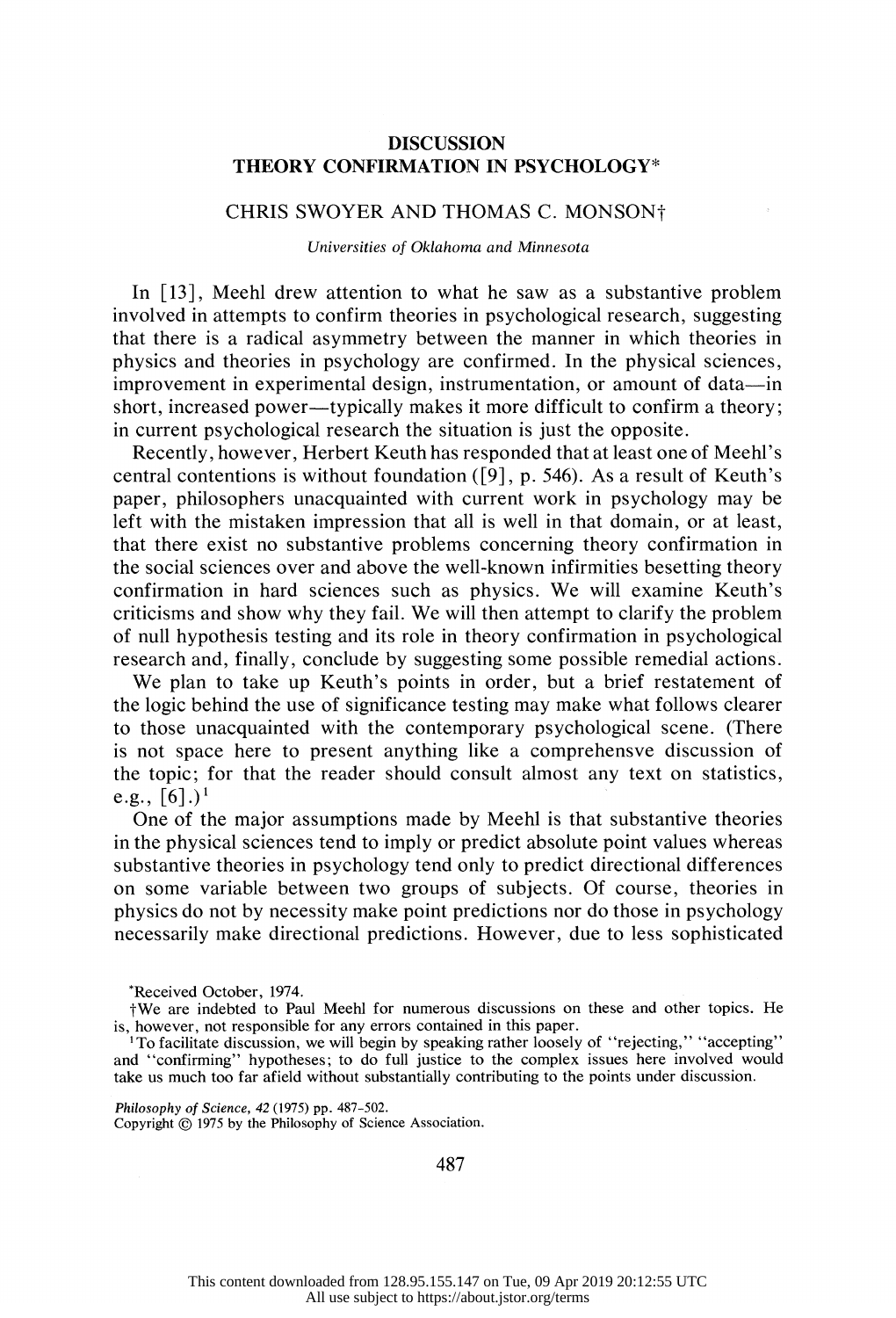theorizing and measurement, the frequency of directional predictions or hypotheses is much greater in psychology. Since Meehl's grievance is concerned with the difference between null hypothesis testing involving directional predictions and parameter estimation involving point predictions, rather than with a simple distinction between physics and psychology ( $\lceil 13 \rceil$ , pp. 112-113), our discussion of examples may be simplified by keeping them in the same domain.

Let us assume that psychologist A develops a theory  $T_a$  that relates certain hormonal balances in prospective mothers during pregnancy to an increased likelihood that their babies will be boys rather than girls. Furthermore, assume that these hormonal balances have previously been related to the consumption of prunectin, one of the substances found in prunes. Based on some fairly simple reasoning, psychologist A derives a directional hypothesis involving a mean ( $\mu$ ) difference between his two groups  $(H_a: \mu_{hi \text{ prime juice}})$ .  $> \mu_{\text{lo prune juice}}$ ). That is, mothers who consume relatively large amounts of prune juice will have a greater percentage of boys in their families than will mothers who consume relatively little prune juice.

To test  $H_a$ , psychologist A asks a sample of mothers to reveal their estimated consumption of prune juice and the percentage of boys in their families. After performing a median split to divide the mothers into those who consume more and those who consume less than an average amount of prune juice, he compares the relative percentage of boys in the two groups.

 Traditionally, psychological theories were tested by attempting to refute a simple point-null hypothesis (of the form,  $H_0$ :  $\mu_1 = \mu_2$ ), but such an approach has been largely supervened by testing point-directional hypotheses  $(H_{01}: \mu_1 \geq \mu_2 \text{ or } H_{02}: \mu_1 \leq \mu_2)$ . Thus, by refuting a hypothesis like  $H_{01}$  we may be thought to confirm, to some degree, a directional hypothesis  $H_1: \mu_1$  $< \mu_2$ —a form taken by our example  $H_a$  above. Without going into a detailed discussion of statistics (see [6] or, more briefly, [13]), suffice it to say that more than a mere difference in the right direction between the means of the two groups is regarded as necessary to allow us to accept a hypothesis like  $H_a$ . Because of possible errors of measurement and random sampling, the variance between the two groups must be sufficiently greater than the variance within groups to reduce the probability of falsely accepting  $H_a$  (by falsely rejecting  $H_{0a}$ ). Tradition has dictated that the long run frequency or probability of these errors should be kept equal to or less than five in a hundred; this type of error is called a *Type I error* and is represented by what is known as the " $p$  value." If our  $p$  value is below some time-honored value such as .05, we will be said to have achieved statistically significant results. In current psychological practice such results are crucial in indicating what is thought to indicate a successful experimental outcome, and they play a necessary, if not sufficient, role in determining which papers will be accepted by journals.

 If other factors are held constant, the probability of Type I errors can be reduced by improving the logical structure of experiments, improving

488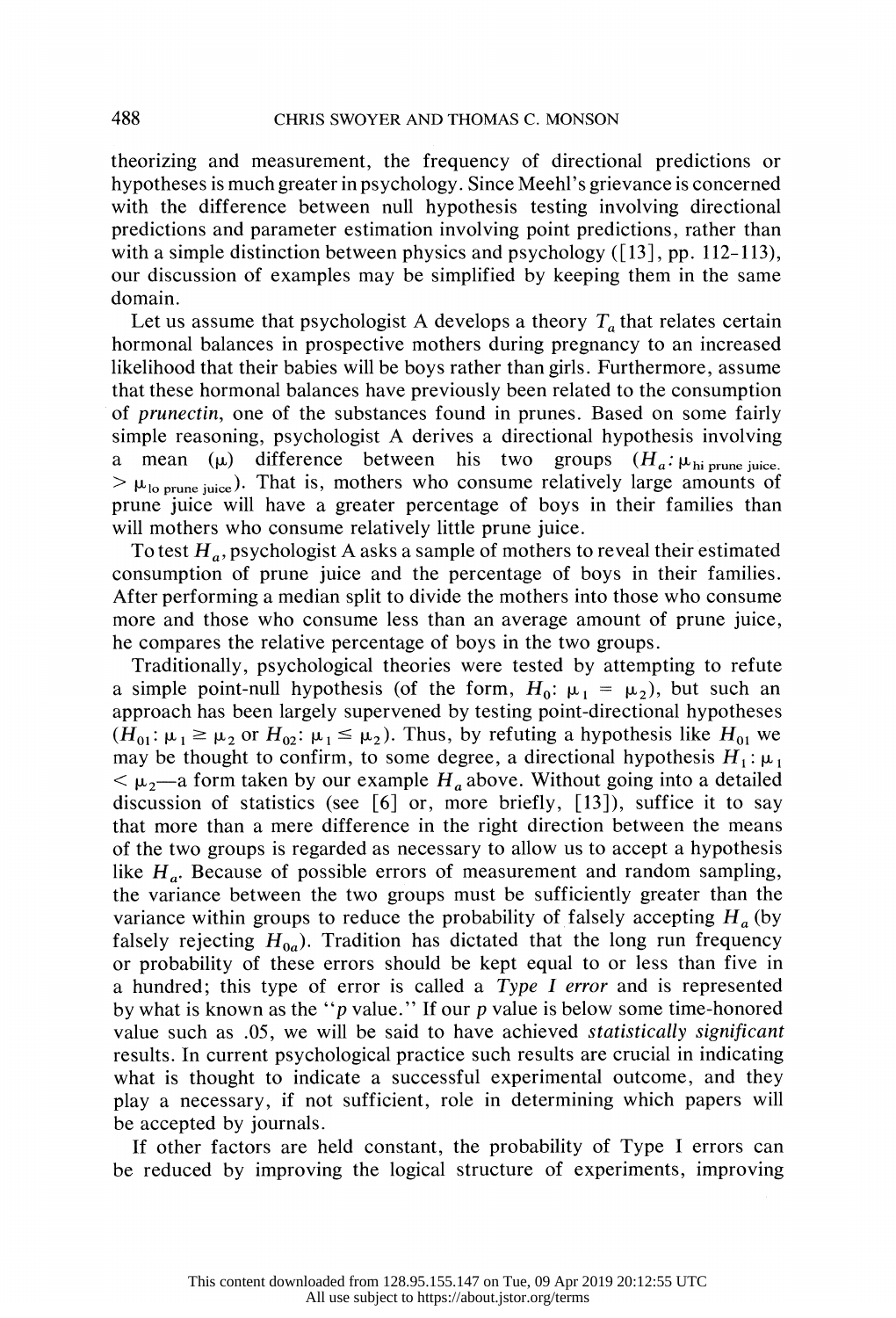experimental techniques, or by increasing sample size. For instance, assume that psychologist A finds that boys constitute, on the average, 75% of the families in which the mothers consume large quantities of prune juice, while boys constitute an average of only 50% of the families in which the mothers drink relatively small amounts of prune juice. If the individual scores are distributed in such a way that rejection of  $H_{0a}$  (acceptance of  $H_a$ ) results in a p value of .50 (fifty-fifty chance of error), then merely by having ten times as many subjects with the same relative configuration of scores (same respective sample variances) within groups and having the same means, we would obtain a p value of less than .05. With one hundred times as many subjects, the p value would be considerably less than .001. Clearly, an increase in sample size, will, ceteris paribus, make statistical significance easier to achieve.

 Another possible error, a Type II error, is the probability or frequency of accepting a null hypothesis (or at least tentatively not rejecting it) when the  $H_0$  is in fact false. The frequency of Type II errors can also be reduced by improving the logical structure of experiments, by improving experimental technique, and by increasing the size of the sample. If the desired probability of Type I errors is established at .05, then increased sample size results in a smaller difference between means being required to reach statistical significance (the rejection of  $H_{0a}$  and the acceptance of  $H_a$ ). For instance, again assume that psychologist A finds that boys constitute an average of 75% of the families with mothers with high prune juice consumption whereas boys constitute an average of 50% of the families with mothers with low prune juice consumption, a difference of 25% between the two groups. But this time assume that the individual scores are distributed in such a way that the p value for rejecting the  $H_{0a}$  is .05. With ten times as many subjects and with the same respective sample variances, a mean difference of only 8% between the groups would be significant with the  $p$  value less than .05 (approximately  $25\%/ \sqrt{10}$ ); with ten thousand times as many subjects, a mean difference of .25% would be sufficient. As the sample size approaches infinity or the population size, the difference between the two means which is required to reach statistical significance approaches zero. In other words, as precision or power is increased, there is a greater range of possible experimental outcomes which would be considered to be consistent with the substantive theory  $T_a$ .

In contrast, let us assume that psychologist B develops a theory  $T_b$  that also relates certain hormonal balances during pregnancy to relative frequencies of male and female babies, but because of more sophisticated theorizing derives more precise predictions. One of these predictions is  $H_b: \mu_{\text{hi prune juice}}$  $\mu_{\text{lo prune juice}}$  = 25%, the hypothesis that boys will constitute approximately 25% more of families in which mothers consume large amounts of prune juice than they will of families in which mothers consume relatively little prune juice.

To test  $H_b$ , psychologist B conducts a research project identical to that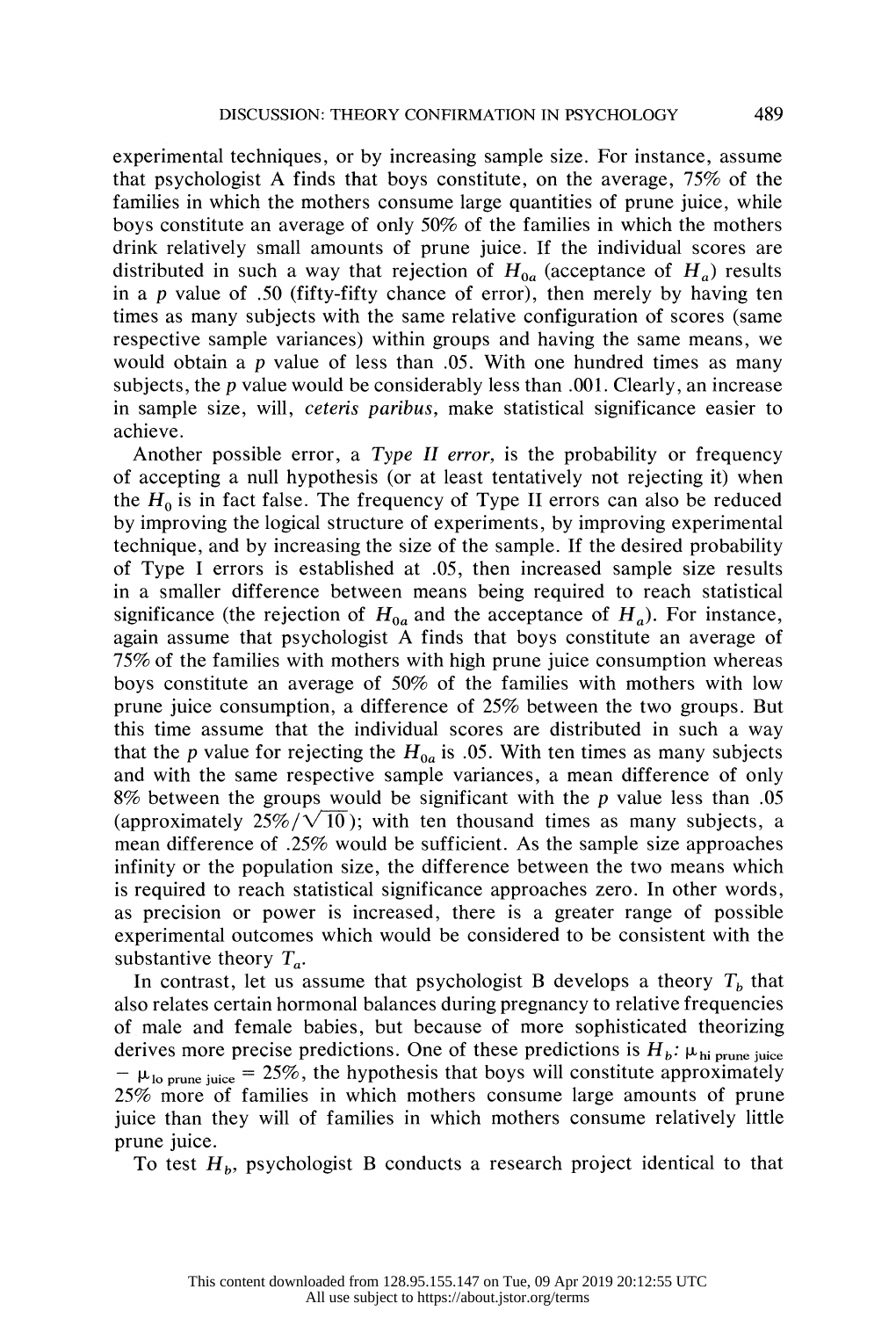of psychologist A's. In contrast to psychologist A's use of statistical tests involving directional hypotheses, psychologist B decides to examine the 95% confidence interval on the difference between his sample means to determine if his prediction of a 25% difference is included within two standard deviations of the mean sample difference. Since psychologist B is aware that 95% confidence intervals on sample means are supposed to include the population mean an average of ninety-five times out of a hundred, he concludes that this method will afford a good way to ascertain whether or not his  $H<sub>b</sub>$  will still be a plausible hypothesis. Furthermore, psychologist B realizes that if the 95% confidence interval does not contain his hypothesized value, then he should probably reject  $H_b$  since this would be the correct conclusion ninety-five times out of a hundred.

 As with directional hypothesis tests, the probability of Type I errors or Type II errors can be reduced by improving the logical structure of an experiment, by improving experimental techniques, or by increasing the size of the sample. However, in contrast to directional hypothesis testing where increased power or precision results in a greater range of possible experimental outcomes consonant with the substantive theory of interest, the opposite will generally occur when point predictions are tested by estimation procedures such as confidence intervals.

 For instance, let us assume that like psychologist A, psychologist B finds that boys constitute 25% more of the families in which the mothers consume large quantities of prune juice than they do of those in which the mothers consume relatively little prune juice. If the individual scores are distributed just as they were in psychologist A's research where they result in a p value of .50, then the 95% confidence interval calculated from the data will be  $-50\% < \mu_{hi\,prime}$  prune juice  $- \mu_{lo\,prime}$  prune juice  $< +100\%$ . Although this interval contains psychologist B's  $H_b$  of a difference of 25%, the size of the interval cannot be taken as very strong evidence for  $H_b$ , let alone  $T_b$ . However, with one hundred times as many subjects, and with the same sample variances, the 95% confidence interval will be reduced to a much smaller interval (17.5%  $\sim \mu_{\text{hi}}$  prune juice  $\mu_{\text{lo}}$  prune juice  $\sim$  32.5%). With ten thousand times as many subjects, the confidence interval will be further reduced to  $(24.25\% <$  $\mu$  hi prune juice  $-\mu$  lo prune juice  $<$  25.75%).

Thus, when point predictions such as  $H_b$  are derived from substantive theories such as  $T<sub>b</sub>$ , the theory must survive a much more difficult test to remain unrefuted in the face of great power and precision. For very high sample numbers, with power approaching 1 (such as the last example involving psychologist B), the hypothesized point value must be well within 1% of the sample mean (or less than  $1/100$  of the possible range) for the hypothesis, and thus the theory, to remain plausible possibilities. The smallness of the range of possible confirming outcomes should decrease the likelihood that  $H_b$  is true if  $T_b$  is not true as well.

On the other hand, when directional hypotheses such as  $H_a$  are derived from substantive theories such as  $T_a$ , the theory must survive a much more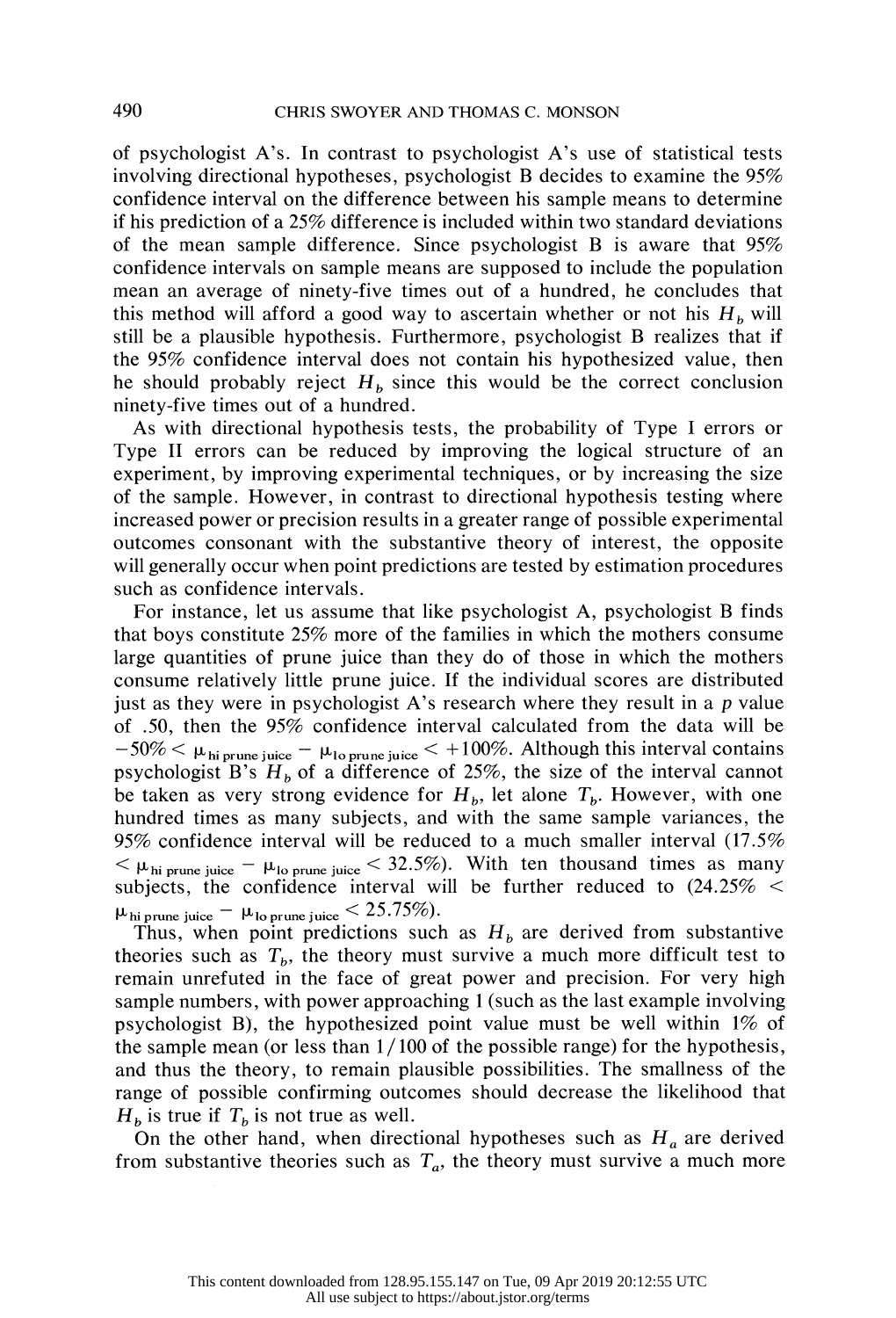lenient test to remain unrefuted in the face of greater power and precision. With power approaching 1, as a result of extremely large sample sizes (such as the last example concerning psychologist A), the sample mean of the group predicted to be larger must be only negligibly higher than the sample mean of the group predicted to be smaller for the theory to remain a plausible possibility. This results in a state of affairs in which any experimental outcome greater than 0% up to and including 100% in the predicted direction is taken as confirmation of  $T_a$ . Since this is approximately half of the range of possible outcomes, it appears that  $H_a$  has almost a 50% chance of being accepted even if  $T<sub>a</sub>$  lacks any verisimilitude. This range, being approximately one hundred times as large as the range acceptable for  $H_b$ , could be attributed to many more possible alternative theories (e.g., constipation due to less consumption of prune juice may lead to certain abdominal pressures which might affect the reproduction system, etc.) than could more specific hypotheses such as  $H<sub>b</sub>$  which limit the number of possible and plausible theories.

 In short, with standard directional hypotheses psychologists typically regard a statistically significant outcome as warranting belief that a predicted hypothe sis is very likely true and hence that it confirms their theory. (Though, as often interpreted, the logic of the tests does not allow this, this almost always is what happens.) Meehl contends that a "paradox" exists because in the physical sciences, where point predictions abound, greater power and precision produce more novel hypotheses (due to restriction of range) which result in the falsifiability of a greater number of alternative theories. By contrast, in psychology, where directional hypotheses abound, greater power and precision produce less novel hypotheses (due to expansion of range) which result in the falsifiability of a fewer number of alternative theories.<sup>2</sup>

 With this background let us turn to Keuth's paper. Employing a distinction of his own devising, Keuth tells us that Meehl presents his methodological paradox in both a "weaker" and a "stronger" version. The weaker version is characterized by Keuth thus:

In physics T implies  $H_0$ . Therefore increasing precision or power of the test will lead to decreasing probability of accepting  $H_0$  and T tentatively along with it, given that  $T$  lacks versimilitude. In the social sciences the situation is precisely the reverse.  $([9]$ , p. 538; quoted from [13], p. 113)

 Keuth notes that 'verisimilitude' is not a technical term of probability theory and that Popper, who introduced the term into current discussions of philosophy of science, has not presented a "tenable definition." This is correct, although of course there are no definitions which would likely be regarded as tenable

 <sup>2</sup>The magnitude of the problem is compounded by such common, but false, assumptions as that experimental outcomes with large sample size are theoretically preferable to experimental outcomes with small sample size even when the  $p$  values are equivalent and are tested by directional hypotheses. (A number of professional psychologists actually made this assumption [17], though they are not alone—so did a number of dentists [2].)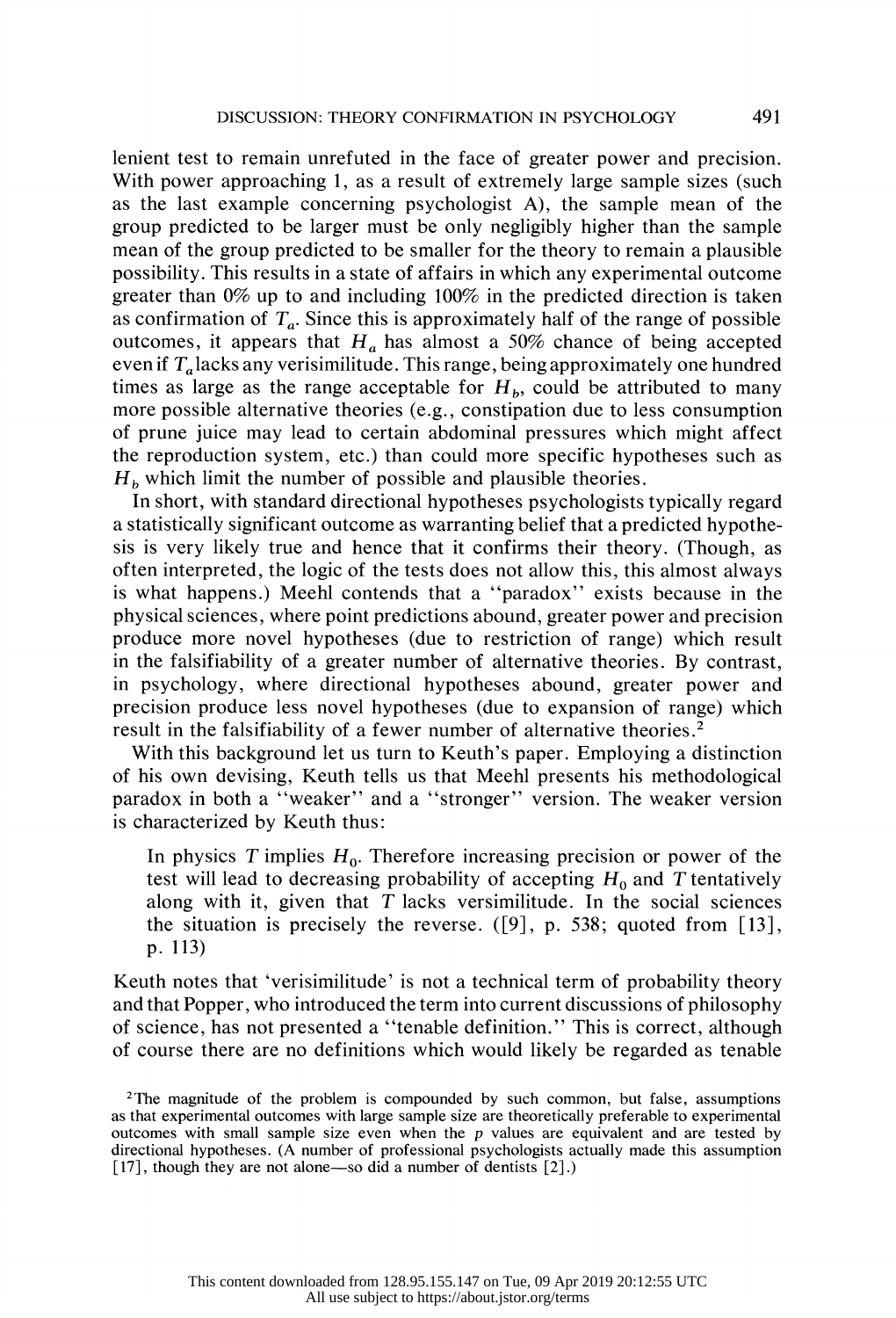by a majority of philosophers of even such important terms as 'true', 'random', 'probability', and the like. Lack of definition does not mean that a term cannot be intelligently and profitably employed, especially in a discussion which, as Meehl's does, moves at an intuitive level. Indeed, Meehl's points are intended to hold regardless of the specific definitions one might accept of 'true' or 'probable'. Moreover, inasmuch as Popper does provide a reasonably clear and even technical presentation of what he means by verisimilitude (e.g. [15], pp. 228-234; 391-402; and passim), the term is not totally obscure.

 But despite Meehl's rather straightforward use of this term, Keuth says of Meehl's "weak" version:

 We may, however, easily interpret Meehl's statement [as paraphrased by Keuth above] as saying that increasing precision will lead to decreasing probability of accepting  $H_0$ , given that it is false ([9], p. 539; italics ours).

But to say that a theory lacks verisimilitude is not to say that  $H_0$  is false! One might, of course, be led to assert this as a result of confusing substantive scientific theories with statistical hypotheses. However, this should not be construed as a confusion precipitated by unclear statements of Meehl's. Meehl's statement that "no competent psychologist is unaware of this obvious distinc tion between a substantive psychological theory  $T$  and a statistical hypothesis H implied by it"  $(13)$ , p. 107) and his reference to the article by Bolles [3], should have obviated the confusion, however one would fill in the details concerning the distinction. Meehl is readily aware that increasing precision in hypothesis testing will lead to decreasing probability of accepting  $H_0$ , given that  $H_0$  is false; this is inherent in the statistical definition of power and Meehl would not have had any reason to write his paper if that is what he meant! What Meehl was attempting to convey is that in psychology, with increasing precision or power, there is a decreasing probability of accepting the point null hypothesis  $H_0$  and an increasing probability of accepting the statistical hypothesis of relevance, even if the substantive theory (not the statistical hypothesis) is false.

 Keuth's discussion of the "stronger" version demonstrates the same confusion:

[Meehl] obviously means that the probability of accepting  $H_0$  (and T tentatively along with it) given  $H_0$  is false, approaches zero, if the precision of the test grows perfect. . . Meehl claims that the probability of accepting a directional hypothesis  $H_{II}$ , "even if the theory [which implies the hypothesis] is totally without merit," approaches  $p = 0.5$ , when the power grows perfect . . . If the level of significance is, as usual, set at 0.01 or 0.05, the probability of accepting  $H_{II}$ , given it is false, cannot be  $p = 0.5$ . ([9], p. 539)

But the point is that  $H<sub>II</sub>$  can be true without the substantive theory T being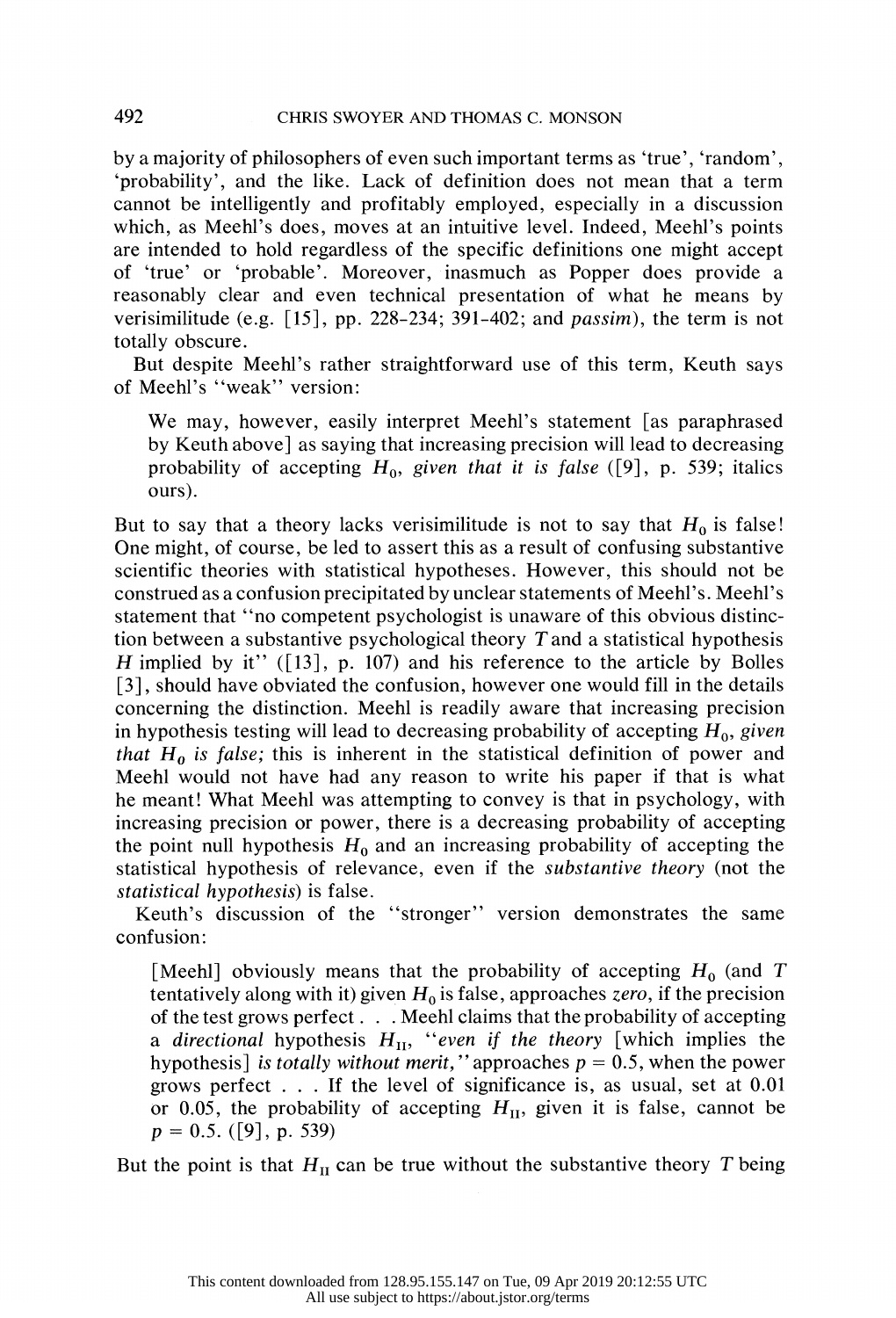true. Meehl is concerned with the case where the probability supposedly approaches 0.5 of accepting  $H_{II}$ , given that  $T(not H_{II})$  is false or "lacks" verisimilitude." That Keuth seems to overlook the distinction between theories and hypotheses which they imply is further evinced by his remarks that there is nothing wrong with increasing the chances of accepting a true hypothesis and his rhetorical questioning of whether or not we should view such circumstances as involving a more lenient test  $(9)$ , p. 542). Meehl argues that it does involve a more lenient test, not of the hypothesis, but of the theory from which the hypothesis is derived. On the same page Keuth mentions that in Meehl's own model we might assume that the theoretical urn (see below) contains counters designating only "directional hypotheses," but such an assumption would involve the same confusion mentioned above.

 Indeed, Keuth is troubled by Meehl's use of an 0.5 probability value and by the model Meehl employs in illustrating its relevance-a model which, Meehl suggests, has certain features in common with actual psychological practice. Now, among other points, Meehl had argued that the point null hypothesis is almost always false in the state of nature  $(13]$ , pp. 108-109). Prior to embarking on an examination of the model, Keuth notes that Meehl cannot assign every point hypothesis zero prior probability ([9], p. 539). This is true, but Meehl did not intend to do so; he is careful to state that  $H_0$  is quasi-always false, although for practical purposes, "the occurrence of any exact value of X may be regarded as having zero probability" ( $\lceil 6 \rceil$ , p. 121).

 The model in question consists of two urns. One contains counters designating all actual and possible substantive theories concerning a certain domain of psychology; the other contains counters designating all possible experimental situations involving two groups which are compared on some parameter. Since  $H_0$  is almost always false, each such situation will involve a difference between the two groups with respect to the parameter in question. We then, quite arbitrarily, label one of the groups in each experimental situation the "experi mental group" and the other the "control group." Since our labeling is performed randomly, the expected long run frequency should be that half of the time the control group will have a higher de facto value for its output variable than will the experimental group, the other half of the time the experimental group's parameter value will be greater than the control group's.

 A counter from one urn is then paired randomly with a counter from the other urn and the process is repeated indefinitely. Then, by fiat, a theory is declared to be confirmed if the experimental situation is such that the output for the experimental group is greater than the output for the control group, i.e.,  $\mu_e - \mu_c > 0$ . The expected frequency of accepting  $H_1$  ( $H_1$  can be stipulated to be either  $\mu_e > \mu_c$  or  $\mu_c > \mu_e$  across all of the possible pairings) will be  $1/2$  and, of course, it would also be  $1/2$  for  $H_2$ . Before we explore the consequences that should be drawn from this model, let us turn to Keuth's comments.

Keuth begins with the worry that the theoretical urn must contain an infinite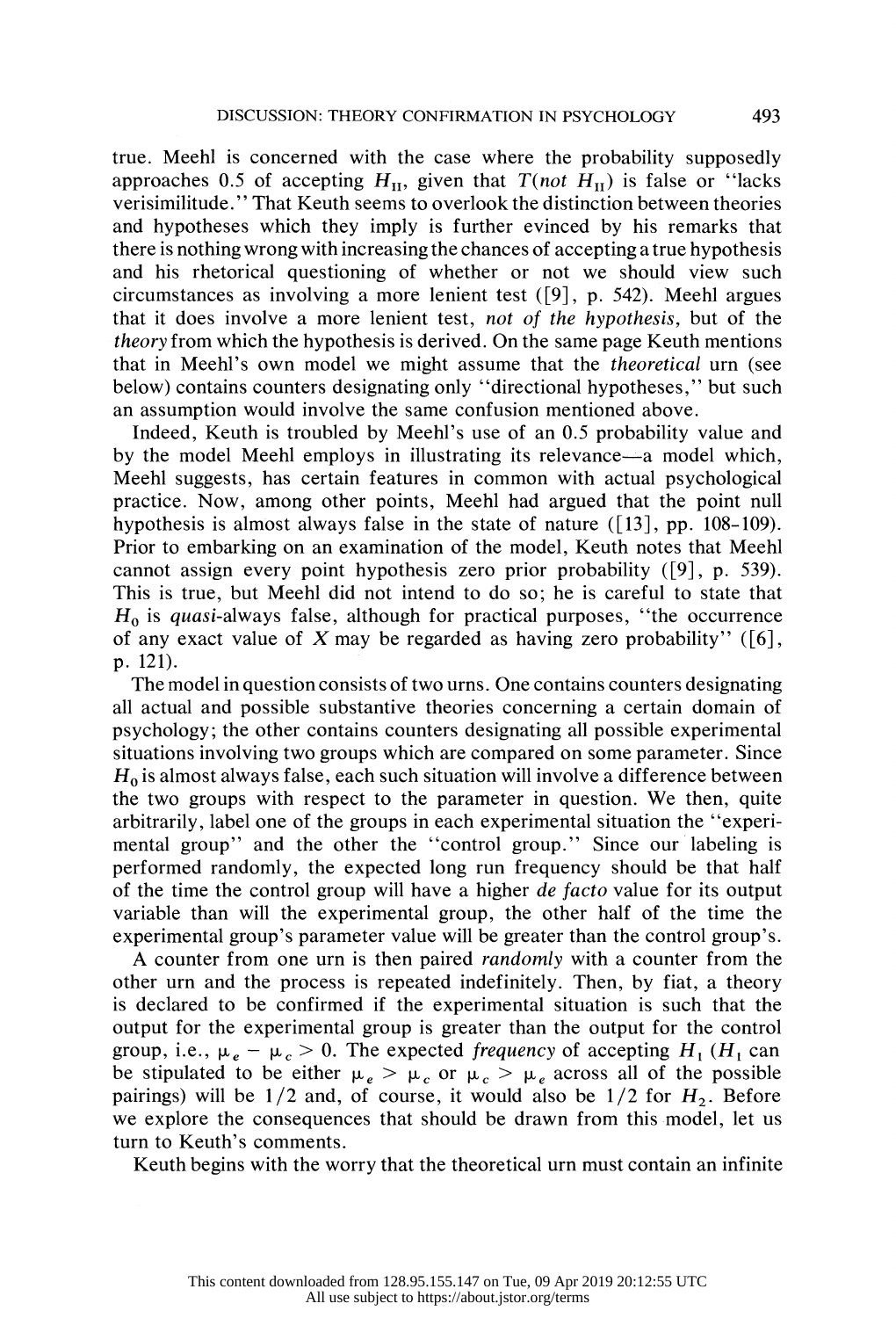number of counters in order to have counters for each of the values which some random variable might take. Since  $n/\infty = 0$  and  $\infty/\infty$  is undefined, the probability that a counter representing a specific theory or experimental design will be drawn is zero or undefined, depending on the number of counters used to represent a theory. (It seems likely that Meehl intended that a single counter should represent each theory and since nothing hangs on that point, it will be assumed in what follows.) Now if there had to be a different theory for each value that a random variable could take, then indenumerably many counters would be required in the theoretical urn. However, it appears to be Meehl's intention that the actual outcome (e.g.  $\mu_1 > \mu_2$ ) for each experimental situation is all that he wants in the urn containing the experimental situations (and not all the values that the variables could take).

 However, for discussion's sake, let us assume that each urn does contain an infinite number of counters. On the basis of his observation concerning the probability of selecting a specific counter from either of the urns, Keuth objects that "the probability of subjecting a theory to a relevant test and accepting it is either zero or undefined"  $([9]$ , p. 543). Thus, he concludes that this model must be rejected.

 But the very point of the model includes arbitrary pairings and capricious stipulations of what is to count as successful theoretical confirmation. Meehl himself calls the urn model "preposterous" ([13], p. 110), and it can be viewed as a reductio ad absurdum of certain facets of actual psychological practice. We simply declare, for purposes of our model, that a favorable test is one where  $\mu_e > \mu_c$ ; there is nothing wrong with this. Once we do so, the probability of accepting the general hypothesis  $H_1$  is, in the long run, equal to  $1/2$ , as it is for  $H_2$ . Thus, in half the cases we will support our theory. There can be no objections to a model so devised, though, of course, one might object to the uses to which one attempts to put it. Furthermore, since Meehl is concerned with long run frequencies, his model is more apposite than are Keuth's suggested models, one of which involves a two element urn, the other a coin toss ([9], p. 543). We conclude that the urn model is quite coherent. It attempts to show what would happen if certain random elements were injected into theory testing; hence these elements are surely not reason for objection.

We may now turn to the "stronger" version of the paradox which Keuth puts by saying that in physics, "if the theory has negligible verisimilitude, the logical probability of surviving such a test [one with great power] is negligible" ([9], p. 539; quoted from [13], p. 113). Rather than discuss this fragmentary statement, let us set out Meehl's full position and Keuth's objections to it. Meehl's position, we believe, is that in psychology, so long as directional hypotheses are employed, perfect power will lead to a probability of at least 1/2 of confirming our theories in the long run.

 Let us return to the urn model. There it is clear that in the long run we will have a successful outcome,  $(\mu_e > \mu_c)$ , half of the time. Now, let us suppose, in actual situations there is a deductive link between our theory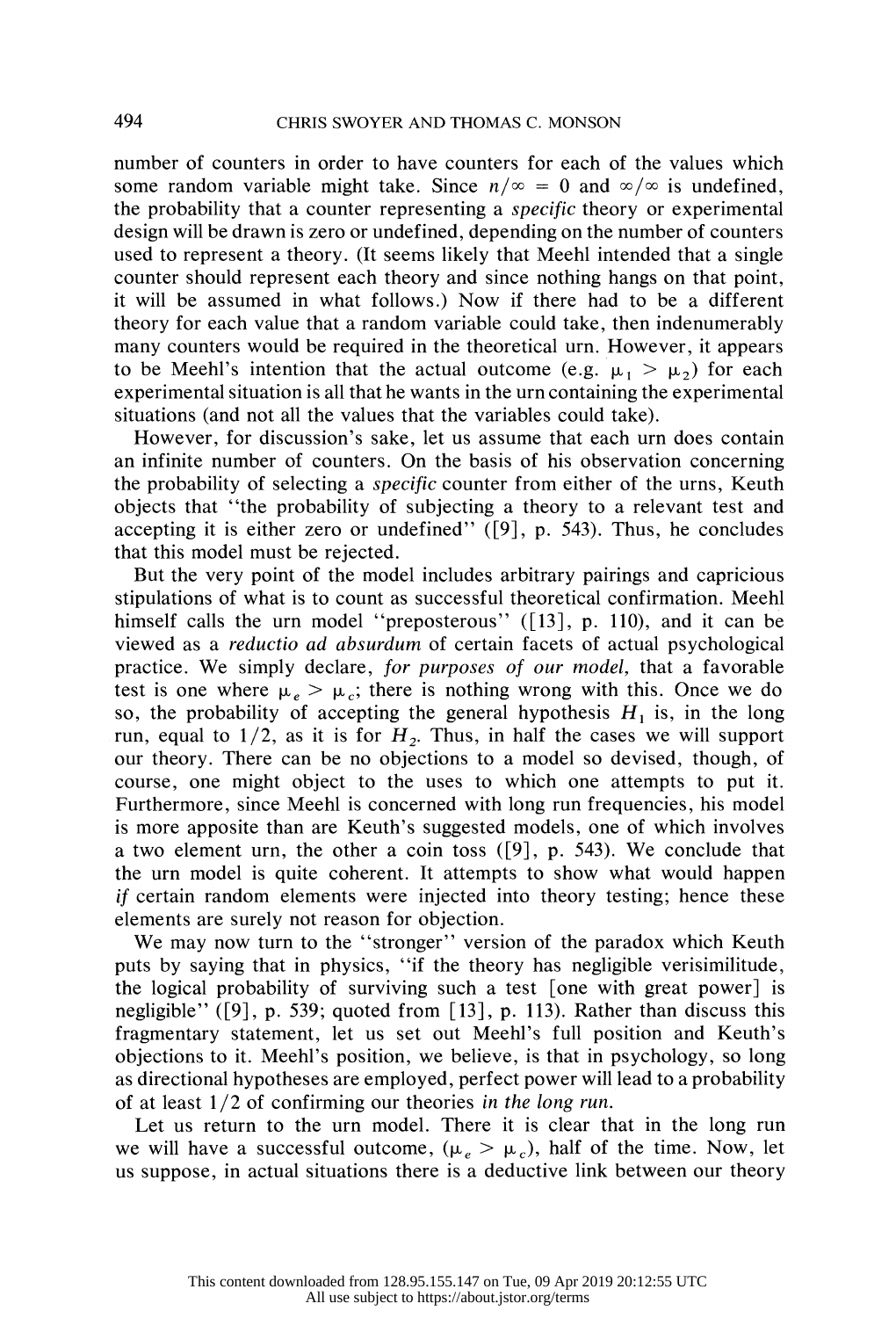and the hypothesis used to test it. In such circumstances the probability in terms of long range frequencies of supporting our theories will depend on the quality of our theories. If we had perfect power and only absolutely true theories, with statistical hypotheses being strictly and deductively derived from them, then we would always end up accepting the hypotheses which flowed from our theories. On the other hand, if our theories always made incorrect predictions, then with perfect power they would never be confirmed. While this is *logically* possible, there is no reason to think that in actuality matters will be more bleak than the chance level of 0.5 described in the urn model. Indeed, Meehl remarks that even the psychological theories of his late, uneducated grandmother, possessed more than negligible merit or verisimilitude  $(13]$ , p. 111). We take this to mean that even her theories usually made correct predictions more often than not.<sup>3</sup> In actuality, therefore, we might expect that the frequency of accepting statistical hypotheses that tend to confirm our theories will be somewhat greater than 0.5 when perfect power is achieved.

 In addition to the problems discussed above, Keuth is worried about Meehl's 0.5 probability value, thinking that it rests on a confusion:

 Possibly Meehl mistook the probability of choosing a hypothesis for test for its probability of being true. This would account for his statement that "if we randomly assign one of the two directional hypotheses  $H_1$ or  $H_2$  [here  $H_{II}$  or  $H_{III}$ ] to each theory, that hypothesis will be correct half of the time" . . . and for his statement "that the effect of increased precision . . . is to yield a probability approaching 1/2 of corroborating our substantive theory by a significance test, even if the theory is totally without merit."  $([9], p. 544)$ 

Keuth is anxious to make the point that, for any given hypothesis, the probability of accepting it need not be  $1/2$ . This is certainly correct. However, in the urn model the hypothesis that will be correct half the time is the generalized hypothesis that either  $\mu_e > \mu_c$  or  $\mu_c > \mu_e$ , across all of the possible urn pairings. A similar sort of point applies to real life situations. Of course the probability of accepting some specific  $H_1$  will depend on the state of nature; any definite hypothesis is either true or false. And, to be sure, to calculate the probability of accepting a given hypothesis we would need to know certain probability values, specifically its prior probability of being true which, in turn, would require that we make what Meehl clearly labels as "illegitimate prior-probability assumptions concerning the actual distribution of true differences in the whole vast world of psychological experimental contexts" ([13], p. 114).

 Since Keuth makes so much of this matter, it seems worthwhile to make it clear that Meehl is concerned with frequencies. In a passage quoted by Keuth  $([9], p. 540)$  Meehl says:

<sup>&</sup>lt;sup>3</sup>One could, to be sure, argue this point, but inasmuch as Keuth does not question it, we'll not pursue it here.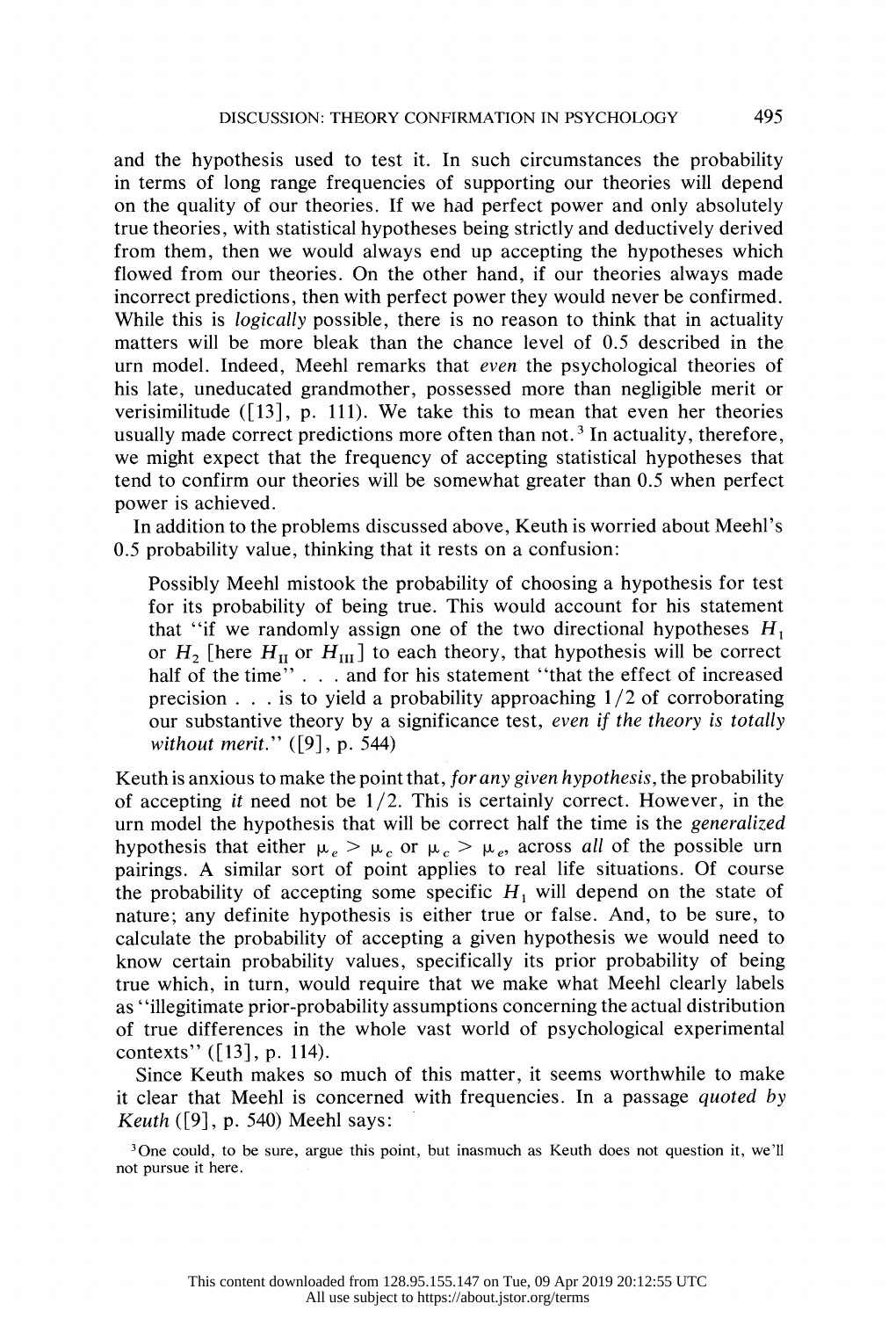... by assuming that there is no connection whatever between our theories and experimental designs (the two urn idealization), thereby fixing the expected frequency of successful refutations of the directional null hypothesis  $H_{02}$  at  $p = 1/2$  for experiments of perfect power; it follows that, as the power of our experimental designs and tests is increased ... we approach  $p = 1/2$  as the limit of our expected frequency of "successful outcomes." ([13], p. 111; each 'expected frequency' italics ours)

And again, the two urn model

 provides us with a lower bound for the expected frequency of a theory's successfully predicting the direction in which the null hypothesis fails, in the state of nature  $(13]$ , pp. 110-111; 'frequency' italics ours).

 Other remarks support this reading, and even if Meehl's style was not everywhere so felicitious as it might have been, we see no warrant for alternative readings. Thus we conclude that Keuth is correct in much of what he says in the final three pages of his paper but that it is simply beside the point inasmuch as he is not discussing frequencies (his proposal of a two element urn  $([9]$ , p. 543) further suggests this), and Meehl is.

 Thus, we conclude that in physics increased power will typically render more difficult the project of confirming a theory, for we can no longer ascribe near misses in its predictions to such matters as measurement error. A point hypothesis is deemed highly improbable when its range is severely constricted by perfect power unless the theory that was used to derive it has more than negligible verisimilitude. In psychology, on the other hand, a point null hypothesis is similar to the point prediction in physics except that instead of wanting to hit the point the psychologist wants to miss it. A directional null hypothesis test does not complicate matters unduly; it simply forces us to conclude that, with perfect power, we will have an expected frequency of at least 1/2 of accepting the favored hypotheses and thus confirming our theories. Such a high expected frequency cannot add much to our belief that the substantive theory of interest, predicting such an hypothesis, is true; for such hypotheses are reasonably likely to be true and, hence, true whether or not the predicting theory is. This is certainly a difference from the typical case in physics. And although this should be expected once the matter is carefully examined, it is a bit paradoxical inasmuch as it runs counter to our initial intuitions—in the way, say, Skolem's paradox does.

 One might conclude from this that in psychology power is to be shunned and, indeed, the authors have heard such a course of action seriously proposed. This would be a drastic measure and, fortunately, there are much sounder ways to circumvent the difficulties. The first step is to heed Meehl's admonition that a directional hypothesis producing a small  $p$  value is not "transferrable" to a small probability of "making a theoretical mistake" ([13], p. 107). The meaning of the p value must be kept in proper perspective; it is at best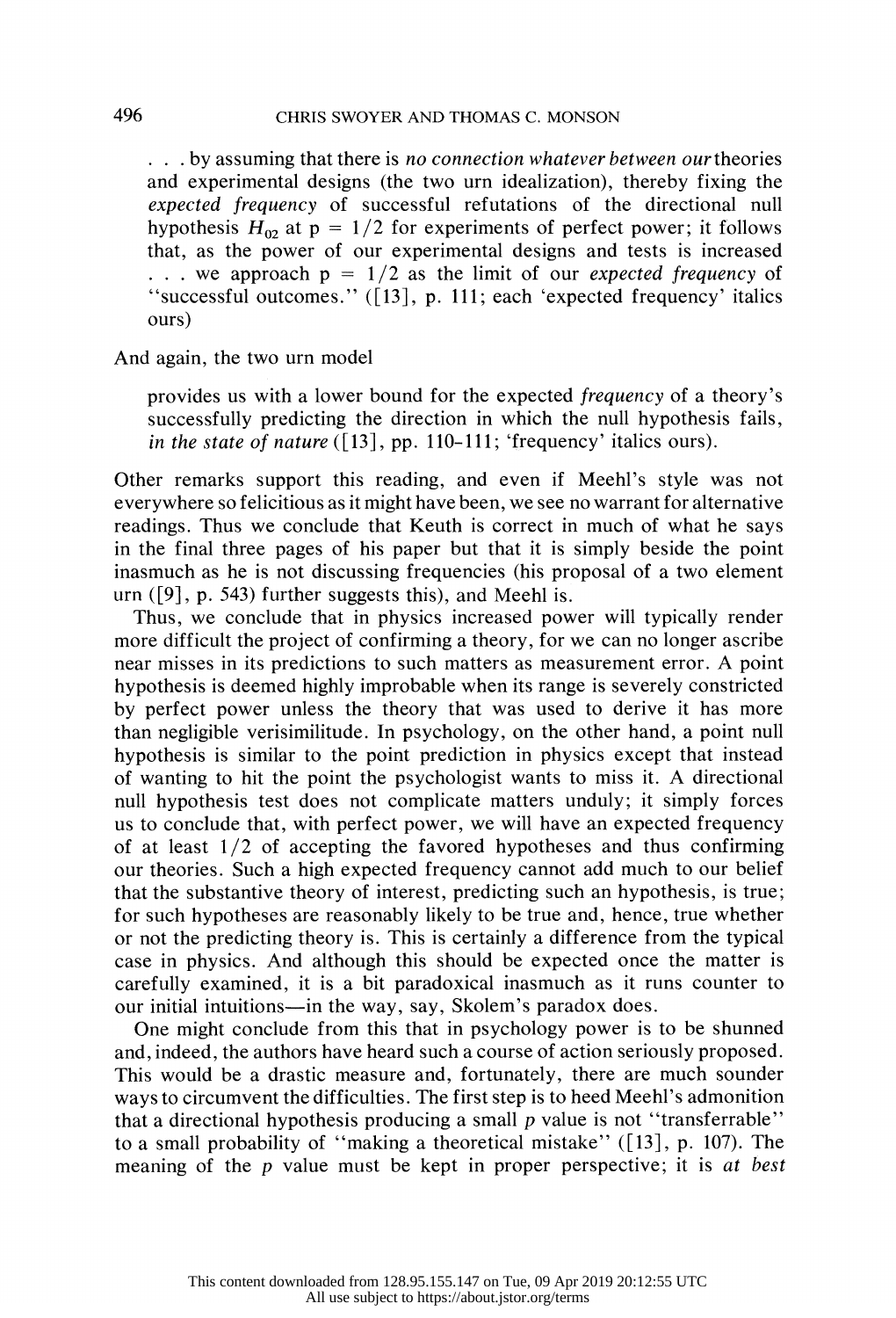497

an estimate of the likelihood that a particular statistical hypothesis is true.

 Meehl's paper is only one of several recent publications which deals with various problems concerning significance tests. This literature is extensive and the indictments of the use (not, of course, the logic) of such tests are severe, so we will not rehearse or argue the problems here. (See the papers in  $[14]$ , especially  $[18]$ ,  $[4]$ ,  $[11]$ , and  $[17]$ .) Though such tests involve numerous putative difficulties, one problem stands out above all others; statistical significance tests as currently used have very little to do with scientific knowledge and explanation. Mere knowledge of mean differences or correla tions pales in comparison with the physicist's procedures. One need not be a rampant Popperian to acknowledge the fact that a fairly likely result cannot go far toward strengthening our confidence in a scientific theory. The problem to which Meehl draws attention at the conclusion of his paper  $(13)$ , p. 115), then, is to find ways of testing theories (in psychological research) which go a step beyond current practices, but which are compatible with current capabilities of psychology.

 On the prominent view of these tests (as presented above, our examples involve this interpretation) they are not to be viewed as a device which puts an objective probability value on a specific hypothesis to the effect, say, that two means differ,<sup>4</sup> nor are they intended as tools to be employed in modifying our degree of belief in our hypothesis. Rather, they are simply decision procedures, advising when we may accept (not automatically believe as true) a specific hypothesis, given that we have previously decided that we are willing to chance committing a Type I error so many times out of a hundred (this is the view associated with the names Neyman, Pearson and Wald). On this view a  $p$  value is indeed a probability value, but it represents the relative frequency with which we would obtain results like the current one (say, rejection of a directional null), if, per impossible, we performed many literal replications of our experiment (on types of replication, see [11]).

 It seems to us that such a decision to accept or reject a hypothesis can have very little to do with scientific knowledge;<sup>5</sup> it may be useful in making certain decisions, but it does not seem to be the answer when we are concerned with what we should rationally believe.<sup>6</sup>

 But if we could assign, even quite roughly, some probability value to our statistical hypothesis (which most experimenters tend to do implicitly anyway) it seems easier to imagine its relevance. To put it baldly, if we are interested

 <sup>4</sup>Most researchers ignore this point and this helps generate the problem Meehl discusses, for, of course, if we were only engaged in decision making we might entirely avoid problems concerning confirmation. But, like Meehl, we are concerned with actual practices in psychological research.

 <sup>5</sup>Tversky and Kahneman [21] have indicated that a reliance on a strict decision procedure can result in an undesirable situation in which two separate tests of a certain statistical hypothesis result in contradictory conclusions, but if the data were combined into a single test, the hypothesis would receive stronger and unqualified support.

 <sup>6</sup>At the very least one would need, in addition to the tests, some sort of concept of "epistemic utilities," though we know of no wholly adequate and cogent theory of these; see [7] and [10].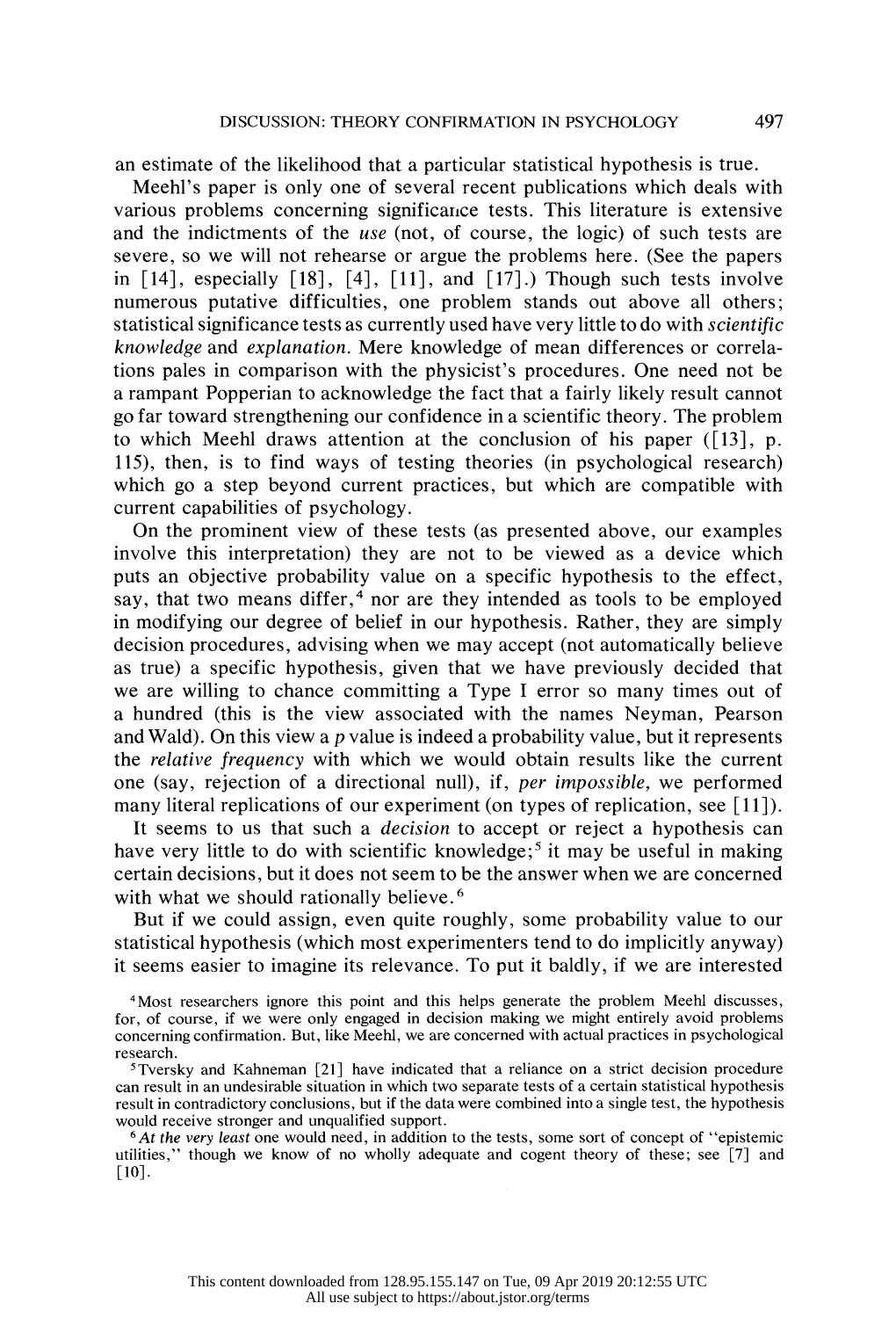in whether or not we should accept or strongly believe<sup>7</sup> in a substantive theory, we need at least a vague idea about the probabilities of the relevant evidence.

 Just how one should make such assignments, even in a loose way, is a very complicated problem involving fundamental issues in statistics and probability theory. One could do so by adopting a Bayesian approach to statistics; such an approach generally involves a subjective or personalistic interpretation of probability (for discussions see [5], [20]). This approach, though we believe it to be quite promising and exciting, is not without problems of its own; moreover, many will find its use of subjective probabilities suspect. Alternatively, one might acquiesce in assigning something like probabilities to single cases, using what Reichenbach calls "posits," ([16], pp. 313 ff.; see also [19], pp. 93 ff.) or, here one might countenance handling the single case by utilizing something like a Popperian "propensity" interpretation of the probability calculus. However, we are not interested so much in how one obtains these values, though of course this is an important and fundamental question; rather we are concerned to make the point that we need some way, rough though it may be, of knowing how likely it is that our statistical hypothesis is true.

 Once we get this far, what are we to do with the probabilities that our statistical hypotheses are true? Our primary concern, surely, is to make them bear on substantive theories. Now although many objectivists, and even some subjectivists—including De Finetti himself—have refused to assign probability values to theories, $8$  it seems to us that, at the very least, approaching matters as if we wanted to make such assignments can be a very helpful way of dealing with the problem at hand. At a minimum, taking such an approach and utilizing Bayes' theorem possesses a definite heuristic value in our search for ways to subject our theories to more fruitful tests.

 Assuming discreteness, a simple form of Bayes' theorem can be written thus:

$$
Pr(T/E) = \frac{Pr(T)Pr(E/T)}{Pr(E)}
$$

That is, the posterior probability of a theory- $Pr(T/E)$ -equals the prior probability of the theory multiplied by the likelihood of the evidence on the theory, all divided by the prior probability of the evidence. Thus, if we take the prior probability of  $T$  to reflect our degree of belief in the

 <sup>7</sup>We do not here propose to enter the sticky debate over whether or not it is the role of the scientific enterprise to produce knowledge or merely to change our degrees of belief in certain theories, that is, over the problem of rules of acceptance in inductive logic. Since nearly all positions see a high probability value as a necessary, though not sufficient, condition for performing detachment, we may here restrict ourselves to the problem of assigning probabilities to theories.

<sup>&</sup>lt;sup>8</sup>Many subjectivists, notably [5] have disagreed; more surprisingly, perhaps, so have certain objectivists, see [19], [12].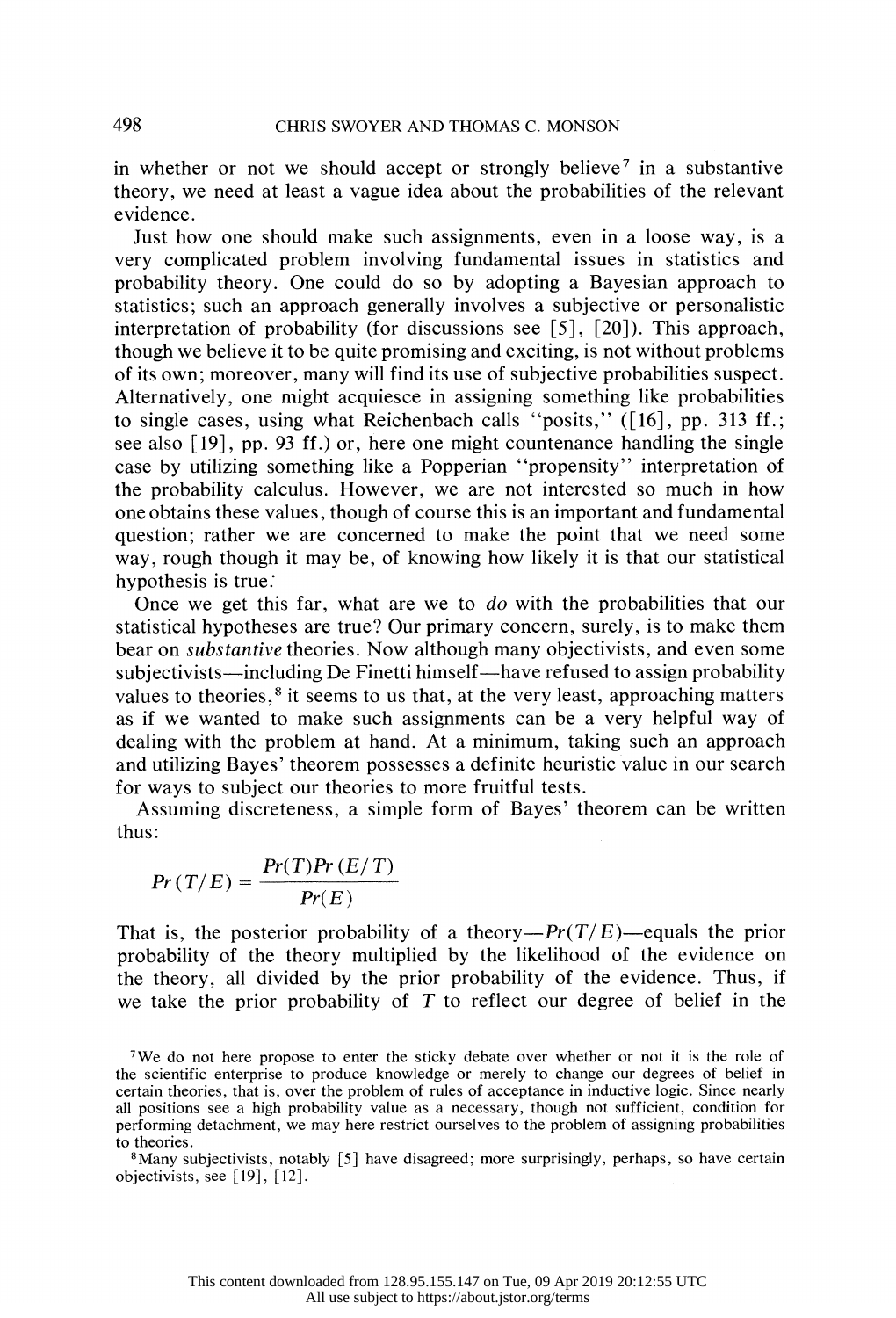theory, the theorem, together with values for the other expressions, shows us what our degree of belief should be in  $T$ , given some bit of evidence.<sup>9</sup>

 This approach to theory confirmation does not depend on any specific interpretation of the probability calculus and it has been defended by objectiv ists ([ 19], [12]) and subjectivists [8] alike, although, of course, implementation of the method, e.g., determining values for our prior probabilities (the so-called "priors"), may vary depending on which interpretation one endorses. In addition to this neutrality, Bayes' theorem has advantages over other traditional approaches. For example, the hypothetico-deductive model assumes that we deduce our predictions from our theory, that is, that the likelihood of the evidence on the theory be 1.0. This is often a rather unrealistic picture, especially in the social sciences, and it is a picture which Bayes' Theorem does not force upon us (cf. [12] for a good discussion of this). The theorem also differentiates between weak and strong pieces of evidence; moreover, it reflects the fact that some theories are from the start inherently more plausible than the others. As we and many others have noted, if a certain piece of evidence would be expected come what may, it can hardly give much support to any specific theory. On the other hand, if the evidence would be unlikely unless the theory predicting it is true, it is a strong piece of support for our theory. We will be more impressed by a theory which correctly predicts that children in suburbia will have a mean I.Q. of between 101 and 103 than by a theory which successfully predicts that their I.Q. will differ (though by no specified amount) from the I.Q. of ghetto children. A cursory examination of Bayes' theorem shows that it captures this insight. Finally, we do not require precise probability values for our theorem; as with most schemata of this sort, topological considerations suffice. (For a vigorous defense of the usefulness of Bayes' theorem in investigating theory confirmation see [19] or [12].)

 The theorem follows intuition and the counsel of many previous philosophers of science in suggesting that, whenever possible, we should make tests of a theory which involve predictions which would be surprising if the theory were false. In this context we can profitably look back at Meehl's paradox. As Meehl notes ([13], pp. 112-113), the paradox arises because physics and psychology currently make very different sorts of predictions. The prior probability of a typical psychological theory's predictions panning out are reasonable high while those of a physical theory's predictions being correct are, by comparison, reasonably low-the reason being that the prior probability of the evidence varies in the two cases. Put another way, a successful point prediction gives us much more information; by ruling out numerous possible alternative states of affairs it leaves us with a better idea of what the real state of affairs is and of which theory is true.

 <sup>9</sup>Matters, of course, are complicated by the fact that in general the evidence can be said to obtain with a probability less than 1.0. In a full treatment, this would have to be faced and, e.g. a rule of acceptance for hypotheses proposed or more complicated mathematics introduced.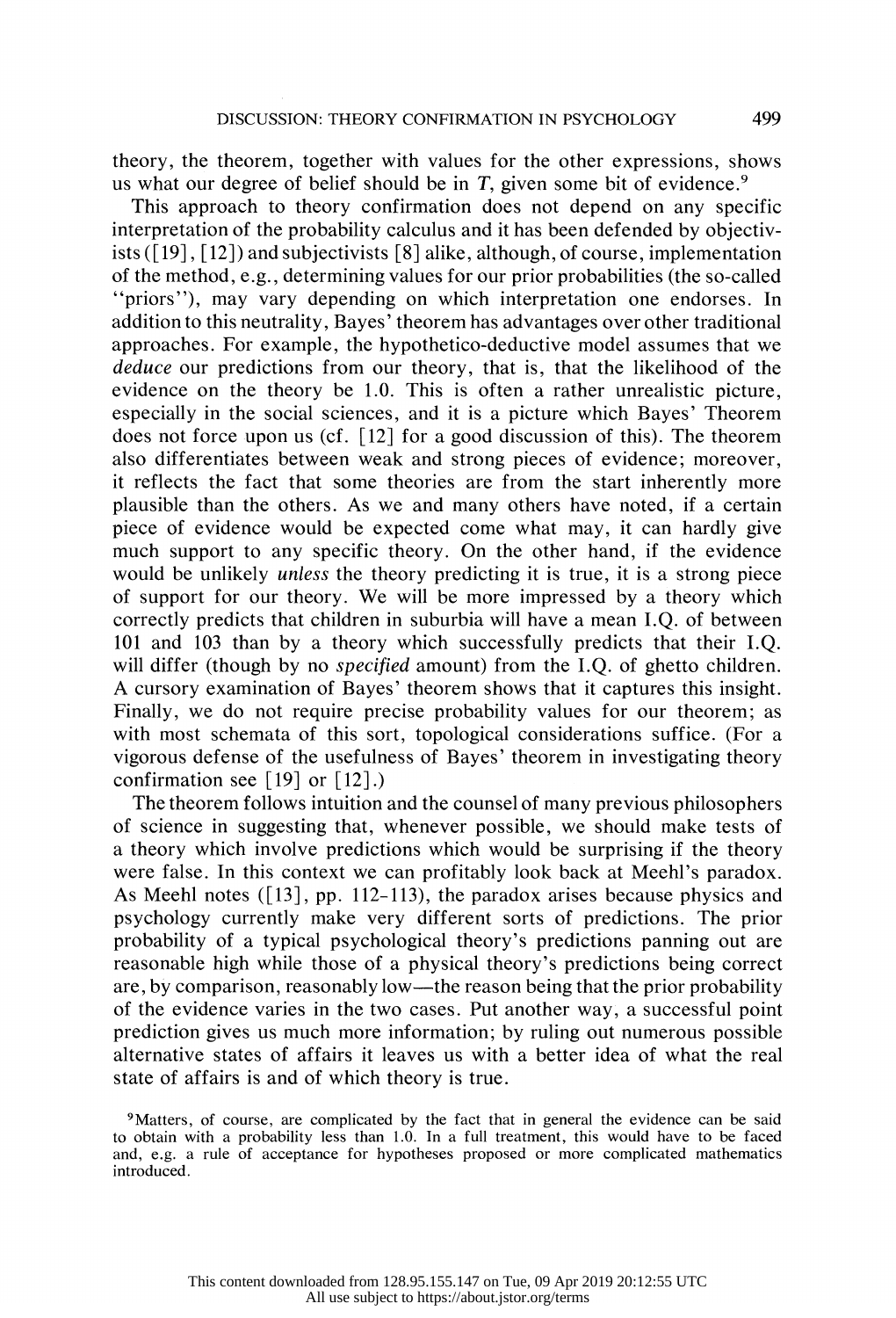We now turn to procedures which, if more widely adopted, would help raise theory confirmation in psychology above the primitive state in which the widespread use of only directional hypothesis testing now leaves it.

 One strategy, not infrequently offered, counsels us to employ confidence levels. The reason for so doing, though less frequently appreciated, is this: they approximate point predictions. A theory that predicts that a certain parameter will fall within a certain confidence interval in effect rules out a good many possible states of affairs and by so doing rules out a good many competing theories, though certainly not so many as does a point prediction. Put another way, ceteris paribus, the prior probability of the evidence is generally much smaller here than it is in the case of a simple directional difference between means. So, hopefully, psychologists can devise theories which, though incapable of making point predictions, can generate hypotheses more specific than those which state merely that a specified directional mean difference exists. Here confidence intervals are an obvious half-way house. The more psychology progresses and the better its theories get, the smaller we may hope the predicted intervals will become.

 Sometimes it is suggested that confidence intervals are important because they help us locate large differences between means, differences of sufficient magnitude to be of "theoretical or practical importance" ([22], p. 203). There is indeed something to this, but one must be careful not to value large differences for the wrong reason—such differences are not intrinsically more *theoretically*  important than small mean differences. And a theory which predicted a very small mean difference but did so accurately could not be thereby faulted. But there is a reason why large mean differences can provide more theoretical confirmation than small mean differences.

If we find a large difference, it seems to us that there are far fewer *relevant*  alternative theories that could conceivably account for it than if our difference were small. Technically there are many theories that could account for differences of either size, but as a practical matter we would tend to assign much lower priors to many of those that predict a large mean difference (this would be especially easy for the subjectivist). An example should help clarify the point.

 Suppose we have an experimental situation in which one group of subjects is given a new stimulant drug and another is given a placebo. Since we cannot counterbalance everything (time, location, experimenter, etc.), the experimental conditions will be somewhat different for the two groups.<sup>10</sup> All these small and seemingly irrelevant differences can conceivably make some small difference in the amount of anxiety either our experimental group or our control group experiences. (Perhaps we are forced to use different investigators and one wears a bright chartreuse tie—it could plausibly be thought to provoke a little anxiety, but not a lot.) However, they could probably not be thought to cause a large difference, whereas the drug might. (Of

<sup>10</sup>Clearly the problem is amplified considerably in nonexperimental settings.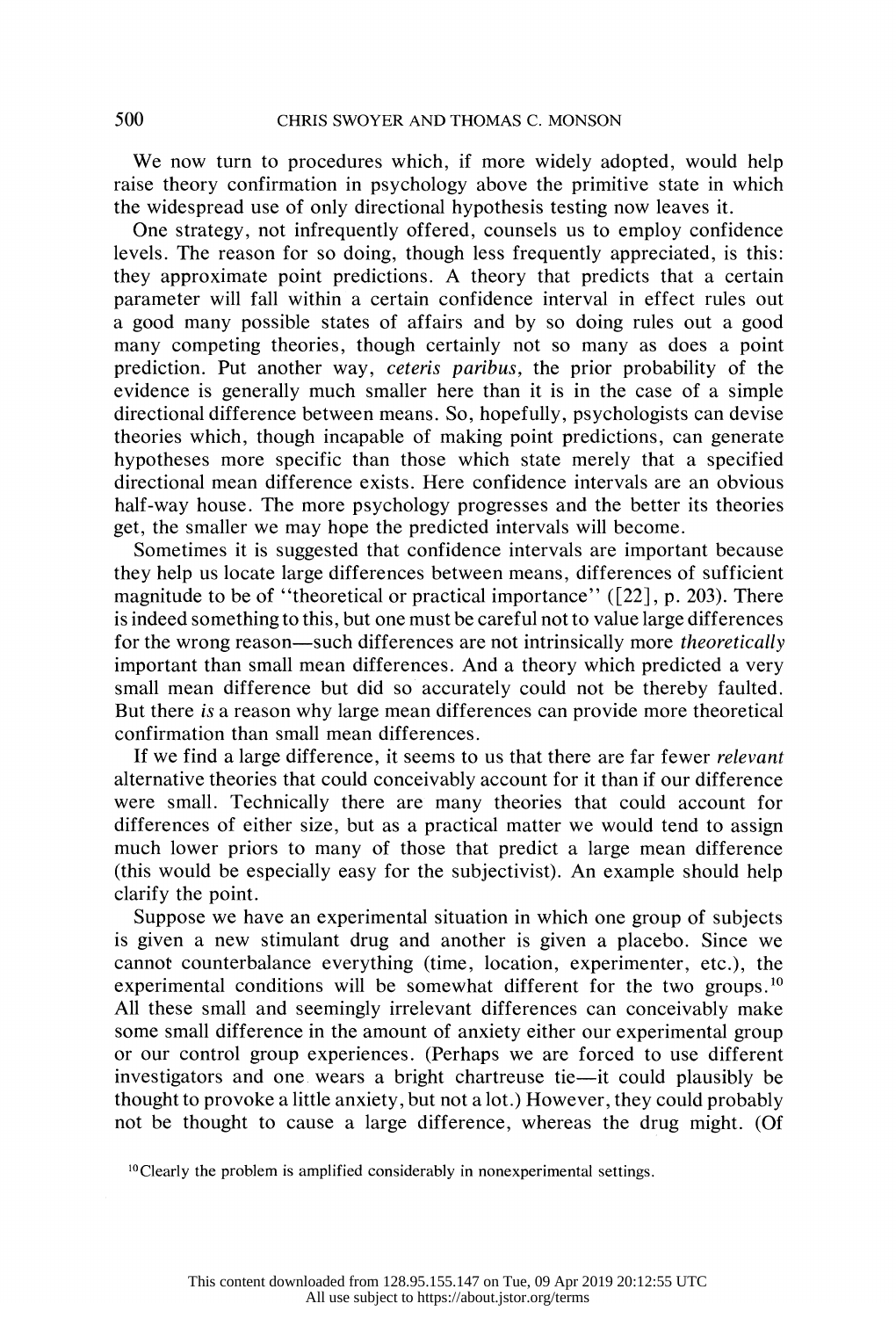course, there are small differences in nature, and a complete theory will have to predict them as well as large ones.)

 Another useful strategy is suggested by Lykken [11], in his discussion of replications. As he points out, chances of successfully replicating an experiment several times are not as good as the chances of one successful run. Replication is always important, though replications of a phenomenon involving simply a putative directional mean difference cannot go a long way in helping us narrow in on the actual state of affairs and so cannot rule out a lot of competing theories.

 Another strategy is this. Psychologists can, we think, realistically hope to devise theories which make predictions about range or ordinal positions of several numerical values. Here again, such predictions are not apt to be successful come what may. They will not be so likely to pan out unless our theory which makes the predictions is reasonably close to being true. If our theory makes the prediction that four different groups should have mean scores which fall into a specified order, the prior probability of such an outcome is reasonably low compared to that of mere difference in the means, and if the groups do rank as predicted there is reason to put some faith in our theory. Of course we cannot have a specific prior probability that applies to each case; as always, the quality of the evidence can vary. A prediction, that twenty-year-olds can run faster than forty-year-olds who can run faster than sixty-year-olds, would not be of great interest. Our point, though, is general and comparative. Ceteris paribus, such a strategy is always preferable to use of the directional null hypothesis.

 Yet another strategy is this. Psychologists might profitably attempt to formulate theories which make predictions about the forms of certain curves, that is, theories which predict that a certain relationship between variables could be captured by a function of a certain sort. For example, a theory might predict that a linear function would represent a certain relationship, though the theory need not be so precise as to predict a slope constant or the value of an intercept.

 All these suggestions, of course, are but variations on a single theme: attempt to make predictions which are precise enough to rule out competing theories and, thus, which are capable of confirming the theory of interest to some degree. Clearly, such strategies will only be useful within the context of a large, ardous, full-blown research program involving large scale coopera tion-scattered and isolated bits of research can never do much to support a theory.

 These strategies are more than attractive but unattainable goals. Much of psychology is currently at a point where it can reasonably attempt to make the sorts of predictions we have mentioned, though there can be no cookbook for devising either the theories which can make some predictions nor the predictions themselves. For this, creativity and, perhaps, even genius is required. One thing, however, is certain; unless psychologists see the value of devising such theories, they will not be likely to try. Perhaps one way